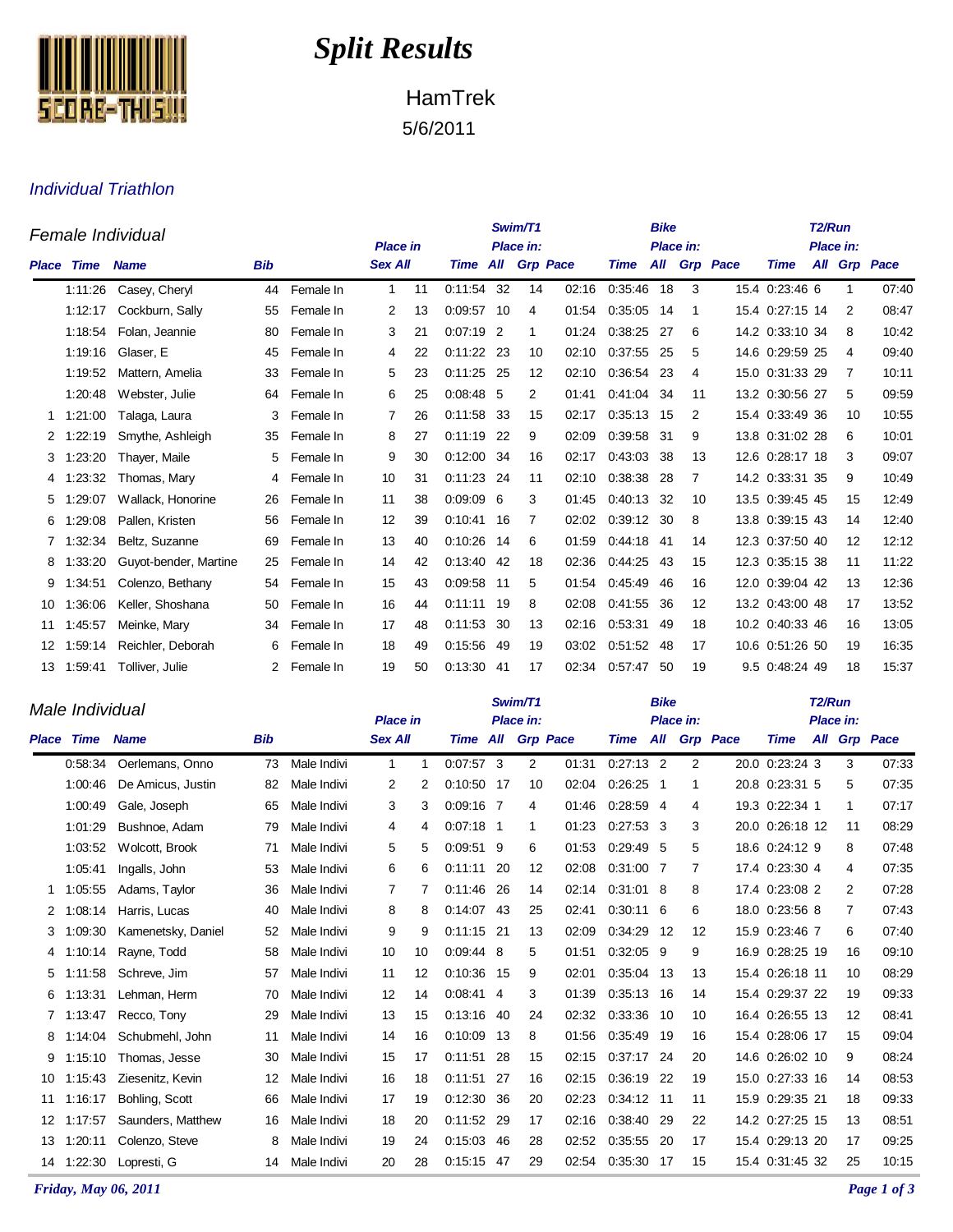## Individual Triathlon

|       | Male Individual |                   | Swim/T1<br>Place in:<br><b>Place in</b> |             |    |                |              |          | <b>Bike</b><br><b>Place in:</b> |       | T2/Run<br>Place in: |     |    |                 |                 |  |    |              |
|-------|-----------------|-------------------|-----------------------------------------|-------------|----|----------------|--------------|----------|---------------------------------|-------|---------------------|-----|----|-----------------|-----------------|--|----|--------------|
| Place | Time            | <b>Name</b>       | <b>Bib</b>                              |             |    | <b>Sex All</b> |              | Time All | <b>Grp Pace</b>                 |       | Time                | All |    | <b>Grp</b> Pace | Time            |  |    | All Grp Pace |
| 15    | 1:23:05         | Wilson, Brandon   | 62                                      | Male Indivi | 21 | 29             | 0:10:55      | 18       | 11                              | 02:05 | 0:38:17             | 26  | 21 |                 | 14.2 0:33:53 37 |  | 27 | 10.56        |
| 16    | 1:24:12         | Schneck, Nathan   | 10                                      | Male Indivi | 22 | 32             | 0.16.28      | -50      | 31                              | 03:08 | 0:36:08             | -21 | 18 |                 | 15.0 0:31:36 30 |  | 23 | 10:12        |
| 17    | 1.24.47         | Matthews, Robin   | 81                                      | Male Indivi | 23 | 33             | $0:10:01$ 12 |          | 7                               | 01:54 | 0:43:10 39          |     | 26 |                 | 12.6 0:31:36 31 |  | 24 | 10:12        |
| 18    | 1:25:01         | Taylor, Nathaniel | 28                                      | Male Indivi | 24 | 34             | 0:13:14      | 39       | 23                              | 02:31 | 0.42:04             | -37 | 25 |                 | 12.9 0:29:43 23 |  | 20 | 09:35        |
| 19    | 1:27:31         | Hawkridge, Jesse  | 9                                       | Male Indivi | 25 | 35             | $0:12:23$ 35 |          | 19                              | 02:22 | 0:44:19             | 42  | 28 |                 | 12.3 0:30:49 26 |  | 22 | 09:56        |
| 20    | 1:27:56         | Taylor, Jacob     | 27                                      | Male Indivi | 26 | 36             | $0:14:37$ 45 |          | 27                              | 02:47 | 0:41:00 33          |     | 23 |                 | 13.2 0:32:19 33 |  | 26 | 10:25        |
| 21    | 1:28:28         | Glaser, Scott     | 39                                      | Male Indivi | 27 | 37             | $0:12:48$ 38 |          | 22                              | 02:26 | 0:45:48             | 45  | 30 |                 | 12.0 0:29:52 24 |  | 21 | 09:38        |
| 22    | 1:32:43         | Knapp, Patrick    | 22                                      | Male Indivi | 28 | 41             | 0:11:53 31   |          | 18                              | 02:16 | 0:43:39             | 40  | 27 |                 | 12.6 0:37:11 39 |  | 28 | 12:00        |
| 23    | 1:36:26         | Marcus, Russell   |                                         | Male Indivi | 29 | 45             | $0:15:40$ 48 |          | 30                              | 02:59 | 0:41:27             | -35 | 24 |                 | 13.2 0:39:19 44 |  | 30 | 12:41        |
| 24    | 1:38:07         | Cook, David       | 32                                      | Male Indivi | 30 | 46             | 0.14.11      | 44       | 26                              | 02:42 | 0:45:04             | 44  | 29 |                 | 12.0 0:38:52 41 |  | 29 | 12:32        |
| 25    | 1:41:41         | Watt, Brian       | 38                                      | Male Indivi | 31 | 47             | 0.12:47      | -37      | 21                              | 02:26 | 0.46.45             | 47  | 31 |                 | 11.7 0:42:09 47 |  | 31 | 13:36        |